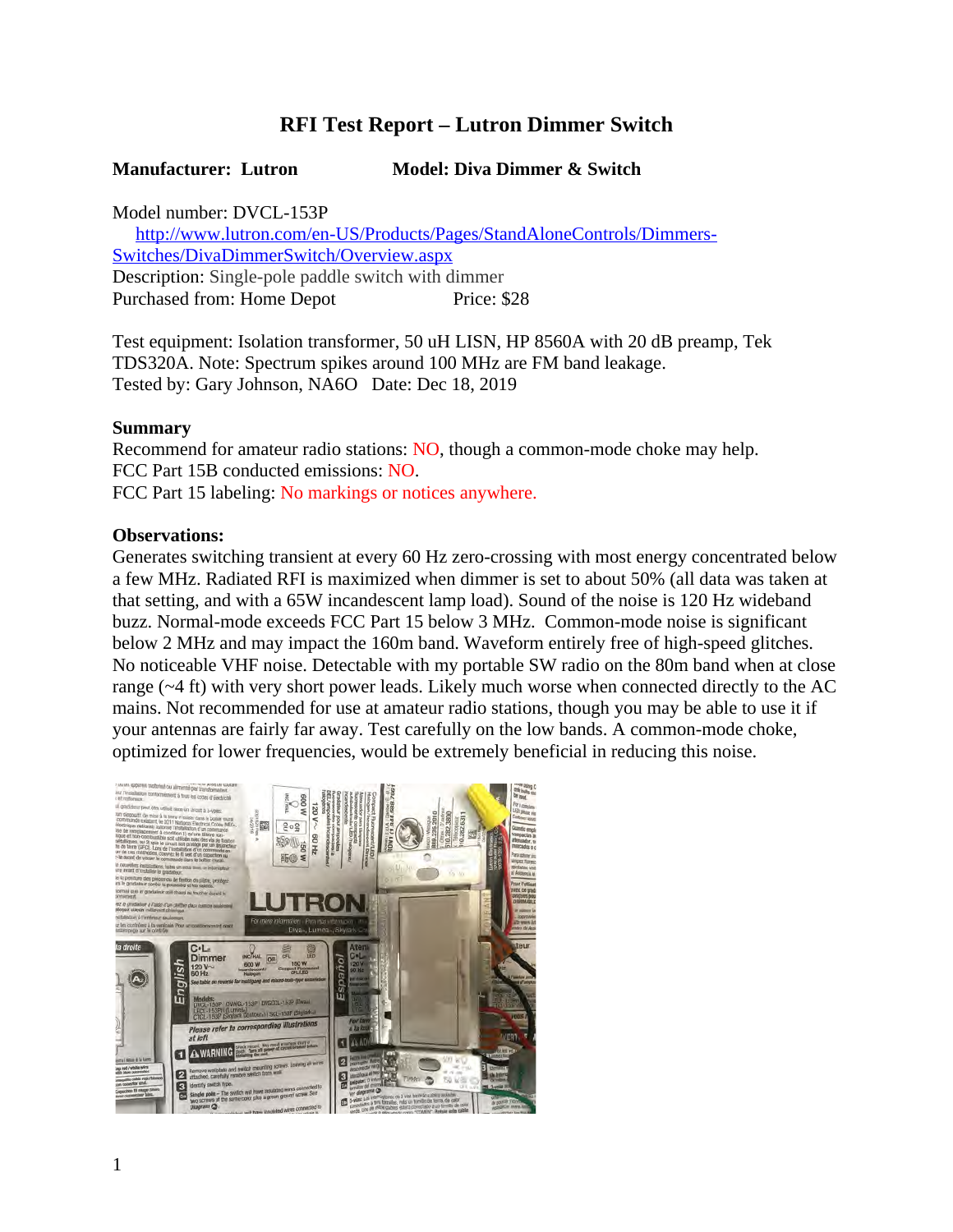## **Normal-mode Spectrum**



There is a great deal of energy below a few MHz.

### **Normal-mode Waveform**

Peak-detect mode. Bursts occur at a 120 Hz rate and consist of a faster glitch followed by a very slow (~2 kHz) ringdown.

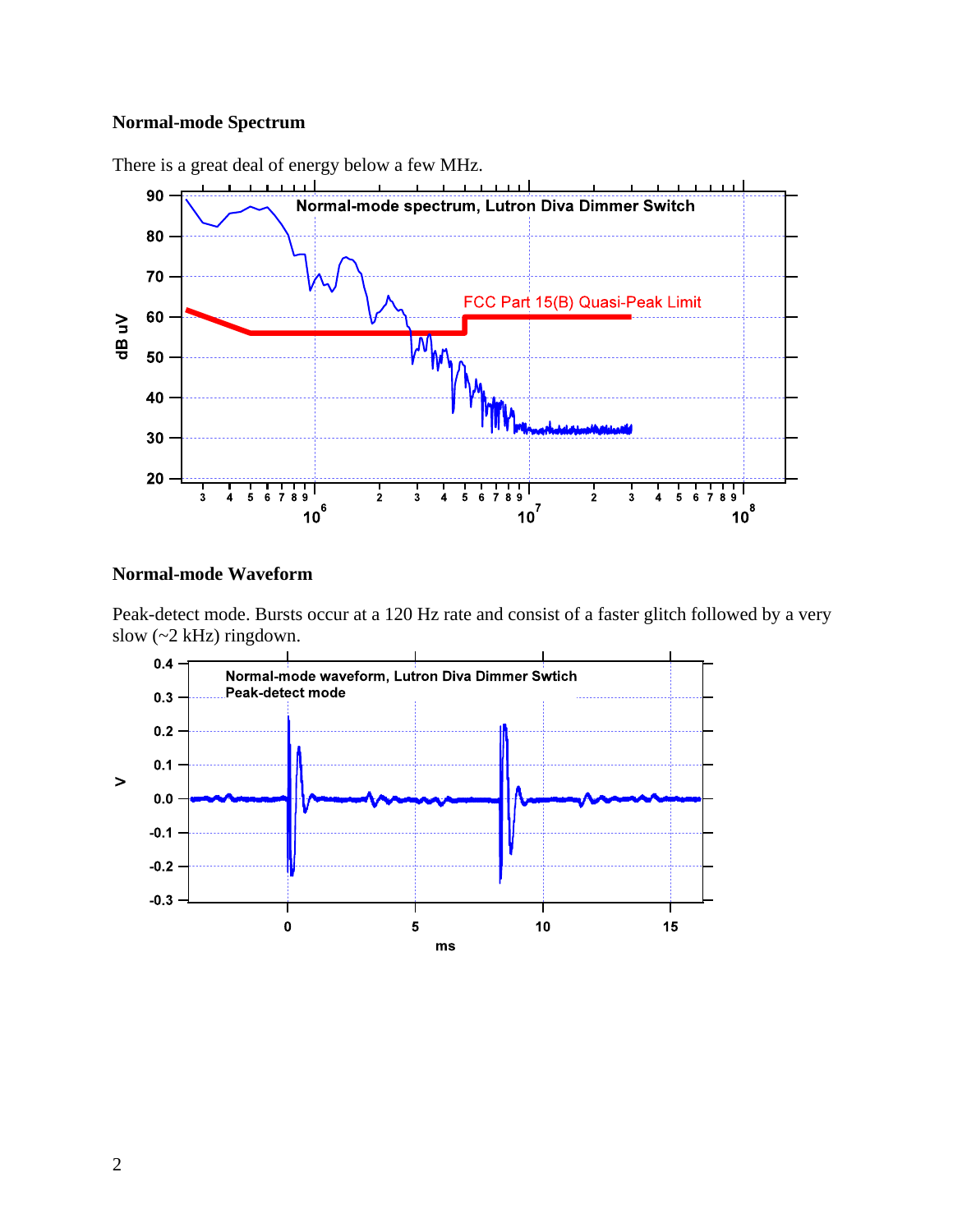Here is the initial normal-mode glitch. Energy in the large single-cycle corresponds to about 63 kHz.



## **Common-mode Spectrum**

Very strong signal below 1 MHz, enough that I was not able to use my preamp in order to check higher frequencies without a temporary highpass filter. This is 25 dB worse than the noisiest LED light fixture that I have measured.